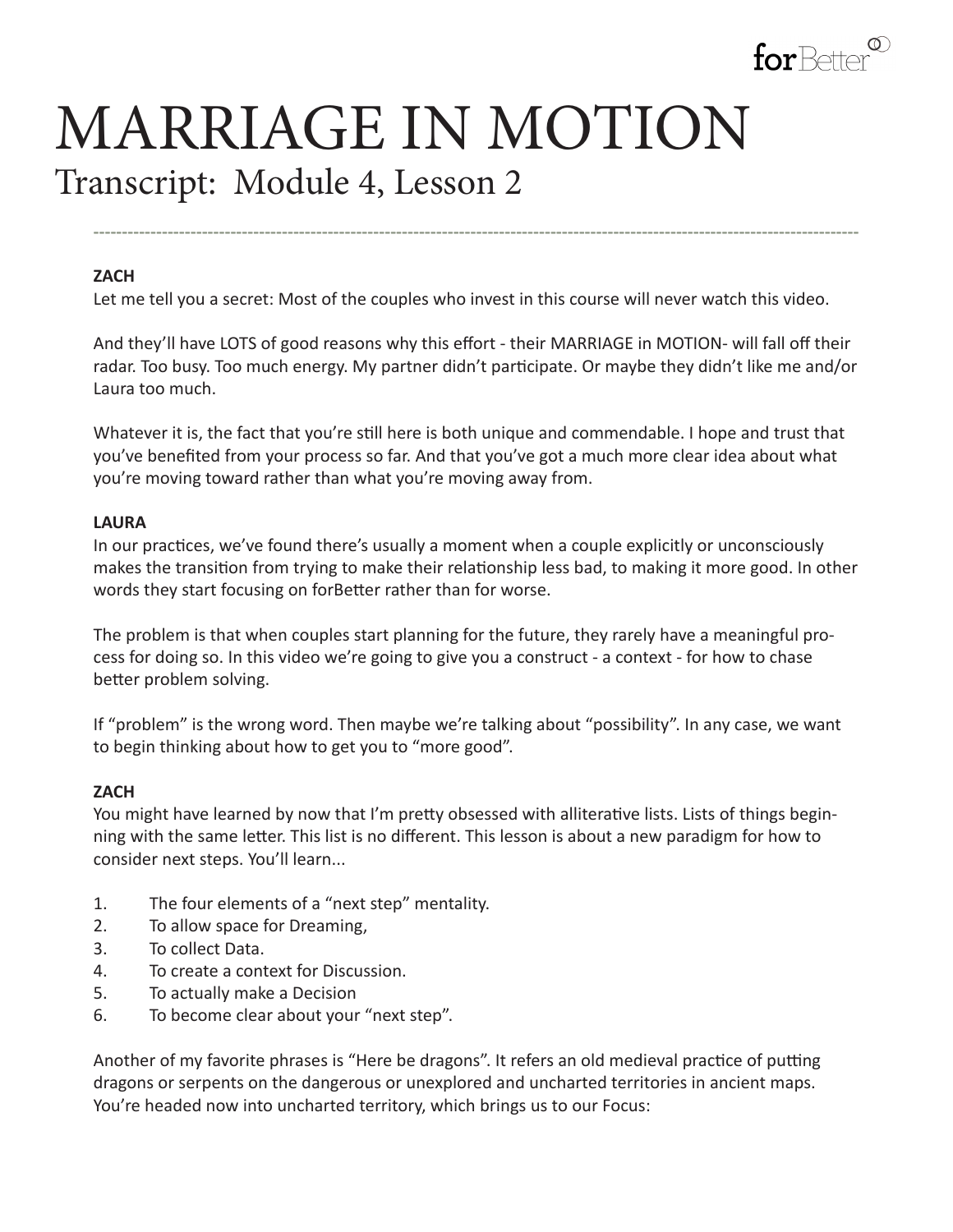The journey from dreaming to deciding is dangerous without a map.

#### **LAURA**

The four elements of a "next step" mentality. Or perhaps I should say, there are at least four steps to a "next step mentality". It won't surprise you that it's a journey. The problem is that couples often skip steps and that often leads to them feeling stuck or just circling an issue over and over.

The movement here is goes like this:

- Dreaming
- Data
- **Discussion**
- Decision

Let's start with dreaming. We know based on Dr. Gottman's research that a core competency for happy couples is their ability to "make life dreams come true". In order to do that, you need to be allowed to actually dream. And you need to be able to articulate those dreams. (This is where your epic friendship comes in.)

Somewhere along the way, dreaming got coached out of us. Or maybe parented out of us. Or maybe it's just life. If you ask a classroom full of third graders to raise their hand if they consider themselves an artist, nearly every hand will go up. Ask that same classroom of kids in 8th grades and only a handful of hands will go up - that's if they have the courage to confess being in the minority.

Today, I want to give you permission...as adults...to dream, to be in the minority, to be an artist. In fact, As you imagine your problem or possibility, I encourage you to be be young and clueless and maybe even foolish. Be playful with this.

Get some butcher paper and hang it up on a wall in your house. Tie a sharpie to a piece of string and use it to write down all the ideas, goals, and dreams you have for your marriage and your life. ALL OF THEM.

Being able to look at your ideal date night, your plans for the backyard, the business you want to start, the things you want to show your kids -- this is really powerful and motivating. It's not time to judge these ideas. You need more information first.

## **ZACH**

The only way to get more information is to collect data. Seems like a total buzz-kill, right. To go from dreaming to data, but the reality is simply can't make a decision without data. Also, it's just information, so it's not time to judge it. Just get it.

Data comes in all forms. How much does it cost? How much time, energy, attention will it take? Is it even possible? It's okay to dream about buying a castle in Ireland and then recognize that's simply not a realistic dream. But I want to propose that by and large, your dreams are more realistic than you think.

You can and should ask for help here...from a financial advisor, a landscaper, a mentor, a dentist, a therapist...you are surrounded by wisdom. Do not hesitate to ask for it. Collecting data and looking at it from all angles will help you take the small first steps toward bigger next steps. Again, not time to